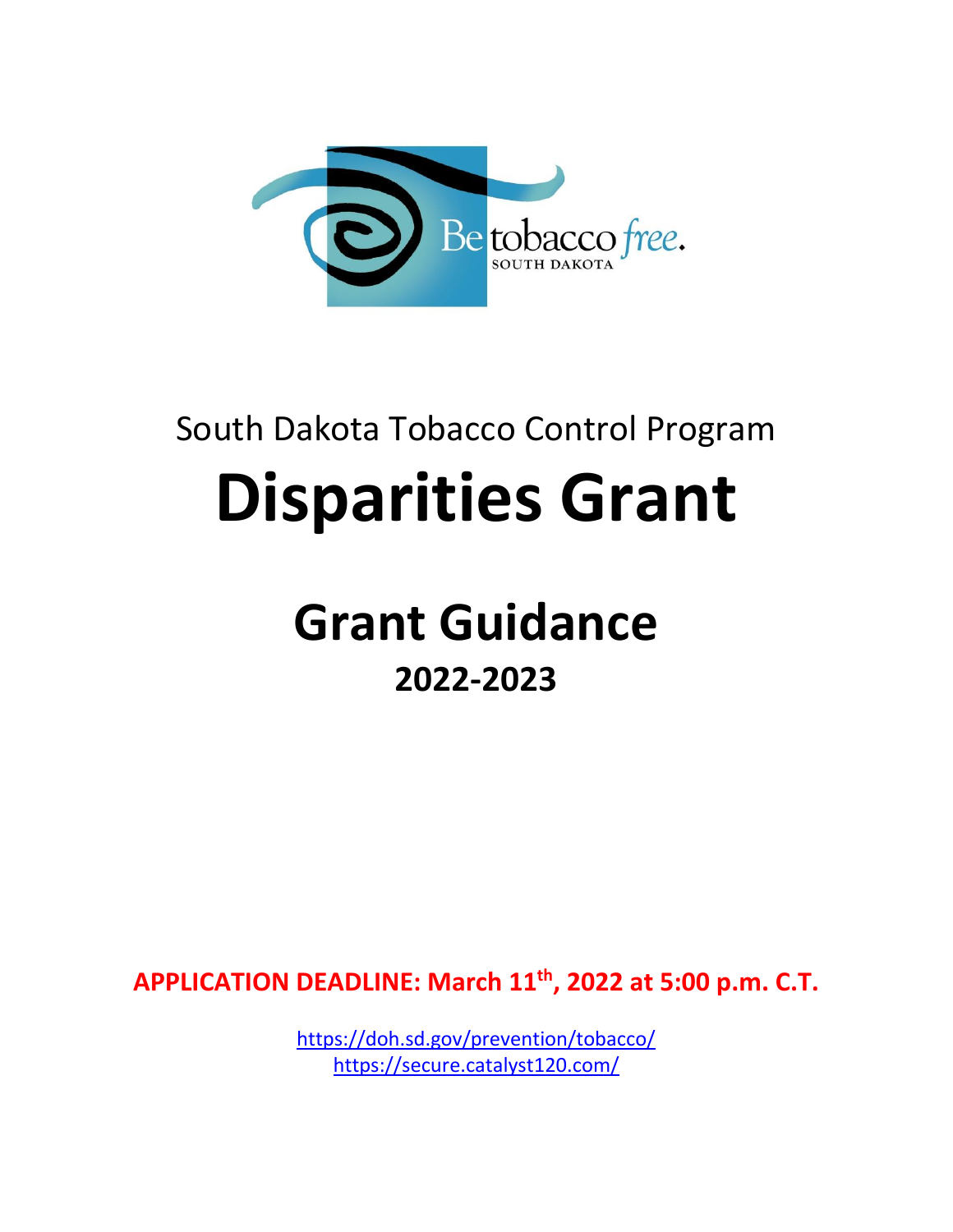# **2022-2023 SD TCP DISPARITIES GRANT TIMELINE**

| January 14, 2022            | <b>Grant Application Release</b><br><b>Submission Deadline for Application</b><br>Grant applications must be finalized and<br>submitted within Catalyst by 5:00 p.m. Central<br>Time. |  |
|-----------------------------|---------------------------------------------------------------------------------------------------------------------------------------------------------------------------------------|--|
| March 11, 2022              |                                                                                                                                                                                       |  |
| April 8, 2022               | <b>Tentative Award Notification</b><br>Applicants will be notified of funding decisions by<br>email.                                                                                  |  |
| May 6, 2022                 | The grantee must accept grant award within<br>Catalyst by 5:00 p.m. Central Time.                                                                                                     |  |
| June 1, 2022 - May 31, 2023 | <b>Grant Funding Cycle</b><br>All grant funds must be expended during this<br>time.                                                                                                   |  |
| May 31, 2023                | <b>Final Reports Due</b>                                                                                                                                                              |  |

### **BACKGROUND**

The South Dakota Department of Health (SD DOH) is the lead agency for the statewide management of tobacco use prevention and cessation. The South Dakota Tobacco Control Program's (SD TCP) efforts are based on practices shown to be successful and recommended in the *[Best Practices for Comprehensive](https://www.cdc.gov/tobacco/stateandcommunity/best_practices/pdfs/2014/comprehensive.pdf)  [Tobacco Control Programs](https://www.cdc.gov/tobacco/stateandcommunity/best_practices/pdfs/2014/comprehensive.pdf)* compiled by the Centers for Disease Control and Prevention (CDC). The SD TCP promotes a coordinated effort to prevent tobacco use and reduce the death and disease caused by tobacco use. The SD TCP is committed to helping develop programs designed to encourage, promote, and support tobacco-free lifestyles and reduce tobacco-related disparities with a health equity focus.

The Disparities Grant is to support the local community and organization-based efforts, promote the implementation of the *[South Dakota Tobacco Control State Plan](http://doh.sd.gov/prevention/assets/TobaccoControlStatePlan.pdf)*, and foster collaboration among organizations across the state to ultimately reduce the toll of tobacco use in South Dakota.

The SD TCP support the Disparities Grant recipients with technical assistance on an individual basis through the Tobacco Disparities Coordinator during the grant period.

The SD TCP also provides funding through the Community/School Partnership Grant, which is offered on a similar grant cycle. Please view the *TCP Grant Decision Tool* document, found at [https://doh.sd.gov/prevention/assets/TCPGrantDecisionTool.pdf,](https://doh.sd.gov/prevention/assets/TCPGrantDecisionTool.pdf) to determine which program best fits your chosen tobacco prevention and cessation activities. Applicants may apply for both grants if they meet individual grant eligibility criteria.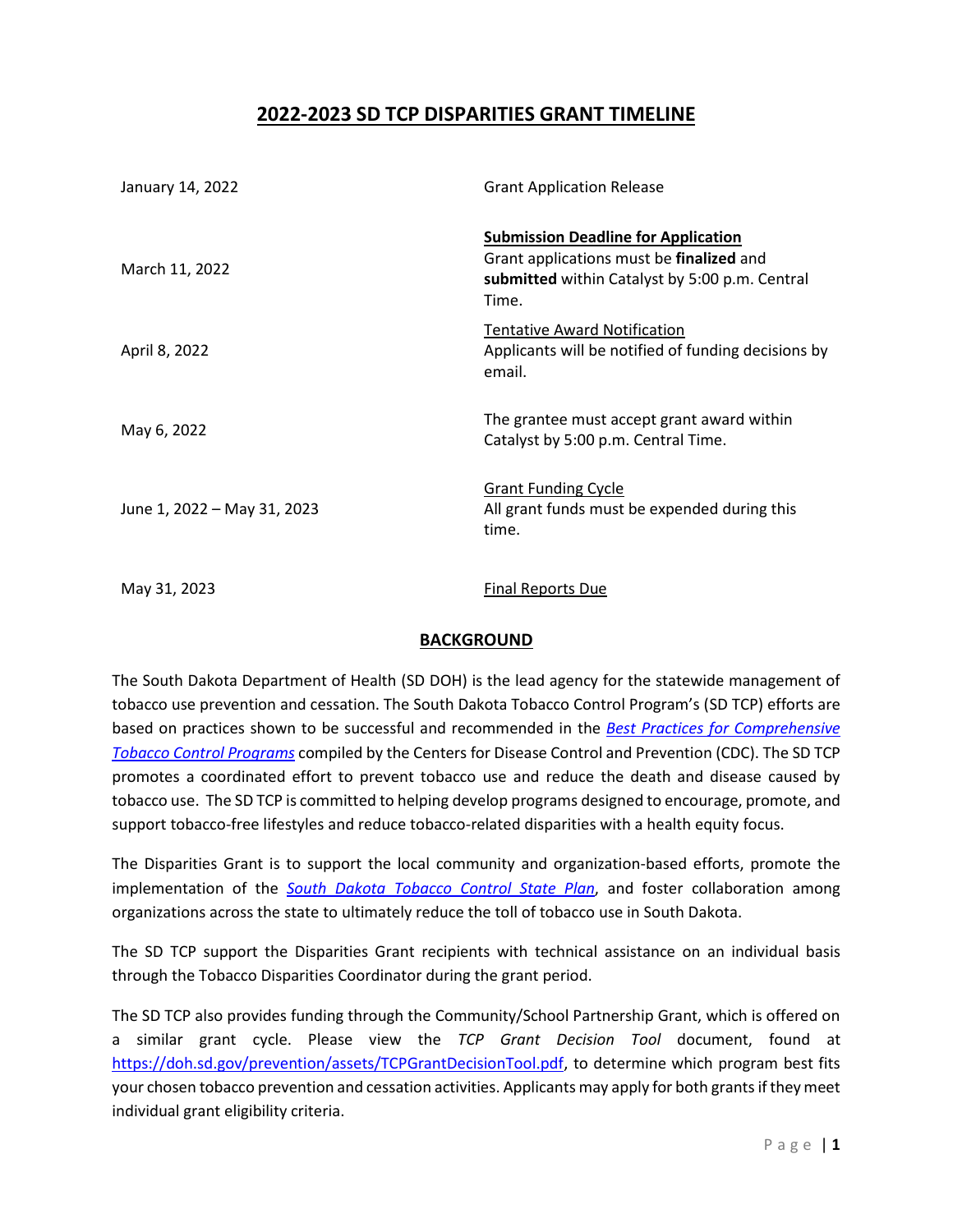#### **GRANT OVERVIEW**

The purpose of the Disparities Grant is to promote health equity by incorporating a long-term change aimed at reducing disparate tobacco use among the following SD TCP priority populations: youth and young adults, American Indians, pregnant and postpartum women, people of low socioeconomic status (SES), and the behavioral health populations. Full descriptions of each priority population can be found in the *Priority Population Guidelines*, located on [https://befreesd.com/about-us/priority](https://befreesd.com/about-us/priority-populations/overview/)[populations/overview/.](https://befreesd.com/about-us/priority-populations/overview/)

Disparities grants are awarded to local governmental and non-profit community-based organizations, coalitions, and groups that support the SD TCP mission. Examples include, but are not limited to, youth groups, schools, post-secondary institutions, civic associations, service clubs, healthcare organizations, faith-based organizations, parent groups, neighborhood associations, and local community coalitions.

The Disparities Grant is designed to invest in projects that address the goals outlined in the *[South Dakota](http://doh.sd.gov/prevention/assets/TobaccoControlStatePlan.pdf)  [Tobacco Control State Plan](http://doh.sd.gov/prevention/assets/TobaccoControlStatePlan.pdf)*, with a specific health equity focus on one or more of the five identified priority populations as outlined in the "Supporting Evidence" section of the State Plan.

To be successful, applicants must demonstrate the following:

- a. Ability to bring together key stakeholders (local agencies, partners, individuals) to collectively support proposed activities.
- b. Capacity, competence, and experience to accomplish project objectives and activities.
- c. Services must be provided in South Dakota.
- d. Use of evidence-based tools such as the *[Tribal Tobacco Policy Toolkits.](https://www.findyourpowersd.com/toolkit/)*
- e. Willingness to collaborate with the South Dakota Tobacco Control Program.
- f. Requested funding will not supplant funds currently received by the applicant.
- g. Measurable results and responsibilities of partners outlined in the evaluation plan.
- h. A detailed budget appropriate for the level of activities planned.

#### **APPLICATION GUIDELINES**

The South Dakota Tobacco Control Program will approve or deny applications. All decisions will be final.

- The maximum grant award is \$25,000 per applicant. The minimum is \$5,000. The SD TCP reserves the right to grant less than the total amount requested.
- Funding will be based on points outlined within this guidance.
- Funds may be applied to support existing or new projects. However, applicants must demonstrate that the requested funds do not supplant/replace existing funding.
- Use as much detail as necessary to fully respond to the criteria yet be as concise as possible.
- Applications must be **submitted and finalized** in Catalyst no later than **5:00 p.m. Central Time on March 11, 2022.**
- **Late applications will not be considered.** Once submitted and finalized, applications will be considered final and will be approved or declined for funding. The SD TCP reserves the right to grant less than the total amount requested.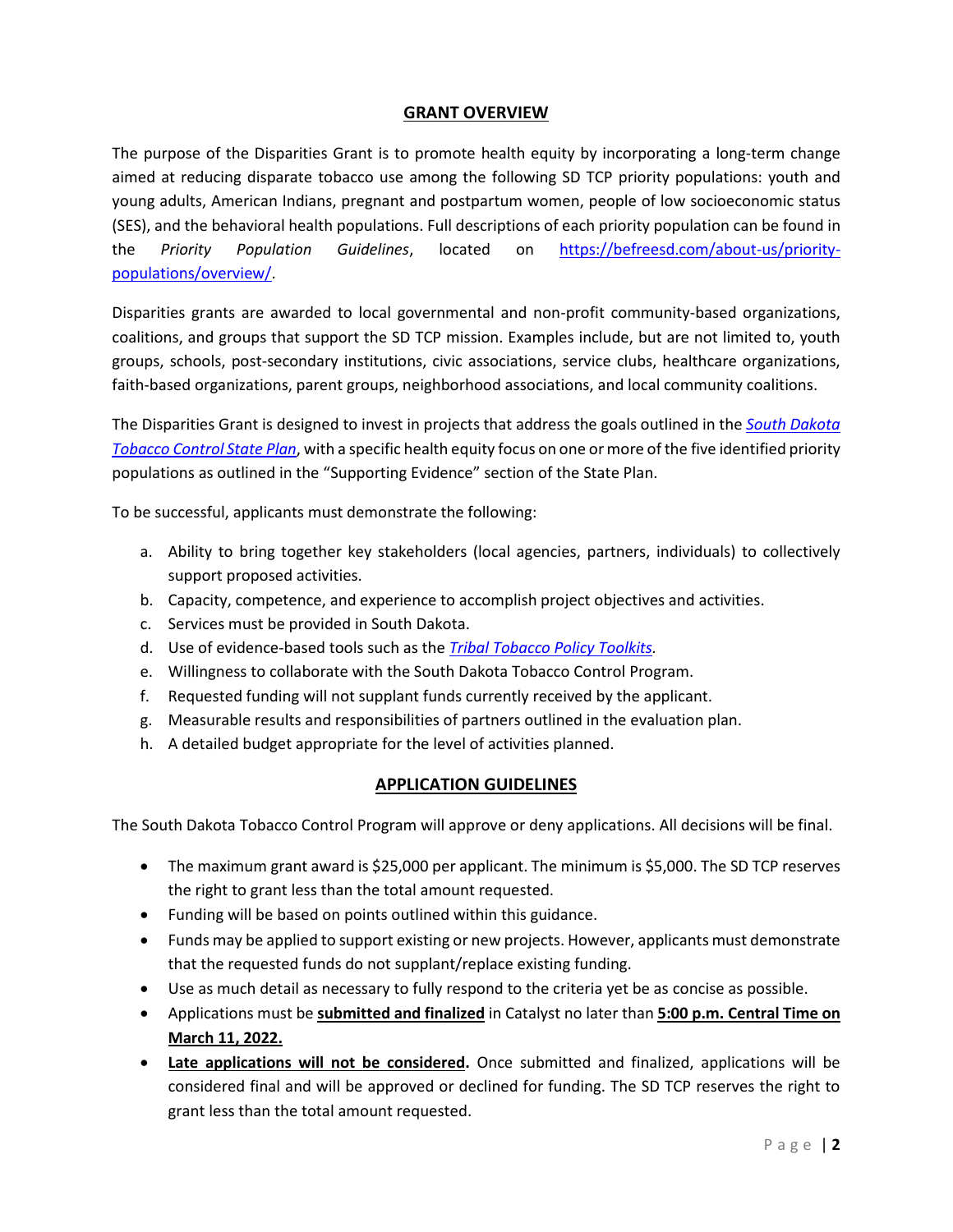- Prior performance of organizations who have previously received SD TCP funds will be considered when reviewing applications.
- Weight will only be given to the required materials. Additional materials may be attached for clarification but will not be part of your grant's final score.
- The SD TCP reserves the right to reject, in whole or in part, any or all applications, to advertise for new applications, to abandon the need for such services, and to cancel this grant opportunity if it is in the best interest of the SD TCP.
- Grants are approved for one funding cycle (June 1, 2022-May 31, 2023). Continued support for subsequent years requires resubmission, review of grant progress, budget management, and availability of grant funds.

# *The following components are required elements of a complete application and must be included to be eligible for funding consideration.*

### **I. Application Form (50 points Total)**

The application must be completed within Catalyst, an online application platform. Please refer to the *Tobacco Disparities Grantee Catalyst Walkthrough* document for detailed instructions on adding application information and submitting and finalizing your application.

**Please Note:** If you are an applicant new to Catalyst and do not have a username and password, email **DOH.info@state.sd.us** with the subject line "Tobacco Grant Log-In" and include the following information in the body of your email:

- First and last name
	- Position/Title
- Email Address
- [DOH.info@state.sd.us](mailto:DOH.info@state.sd.us) if you do not receive your Catalyst login within one business

Please contact

day.

- Organization Name • Organization Address
- Phone number

This application contains three Goal Areas: **Prevention, Cessation,** and **Tobacco Exposure.** Within each Goal Area there are three categories under which you can plan activities: **Policy, Education,** and **Interventions.** You must select at least one Category within at least one goal area. For those Goal Areas and Categories you choose not to participate in. You may "Opt-Out" to eliminate them from your application.

All activities must have a primary focus on one or more of the five SD TCP priority populations. Applicants should describe or provide a comprehensive plan for how each activity will be implemented and how the activities will specifically target the selected priority population(s).

Evidence-based practices and techniques will take preference in scoring. For more information, refer to the various best practices guidelines and toolkits located in **Appendix B**.

Funds may not be used for the purchase of curriculum of CATCH, INDEPTH, LifeSkills or Not On Tobacco (NOT) programming, as curriculum can be received at no-charge. Funds may be used for the stipend for the instructor's time for CATCH, INDEPTH, LifeSkills, or NOT along with activities and materials (if applicable). To learn more about NOT funding contact Ashley Heyne at [aheyne@bhssc.org.](mailto:aheyne@bhssc.org) To learn more about LifeSkills, contact Tynell Millner [tmillner@bhssc.org.](mailto:tmillner@bhssc.org)

Funding may be used for Teens Against Tobacco Use (TATU) programming only in **non-school entities**. Funding line items for TATU programming have a \$2,000 maximum total. The SD TCP will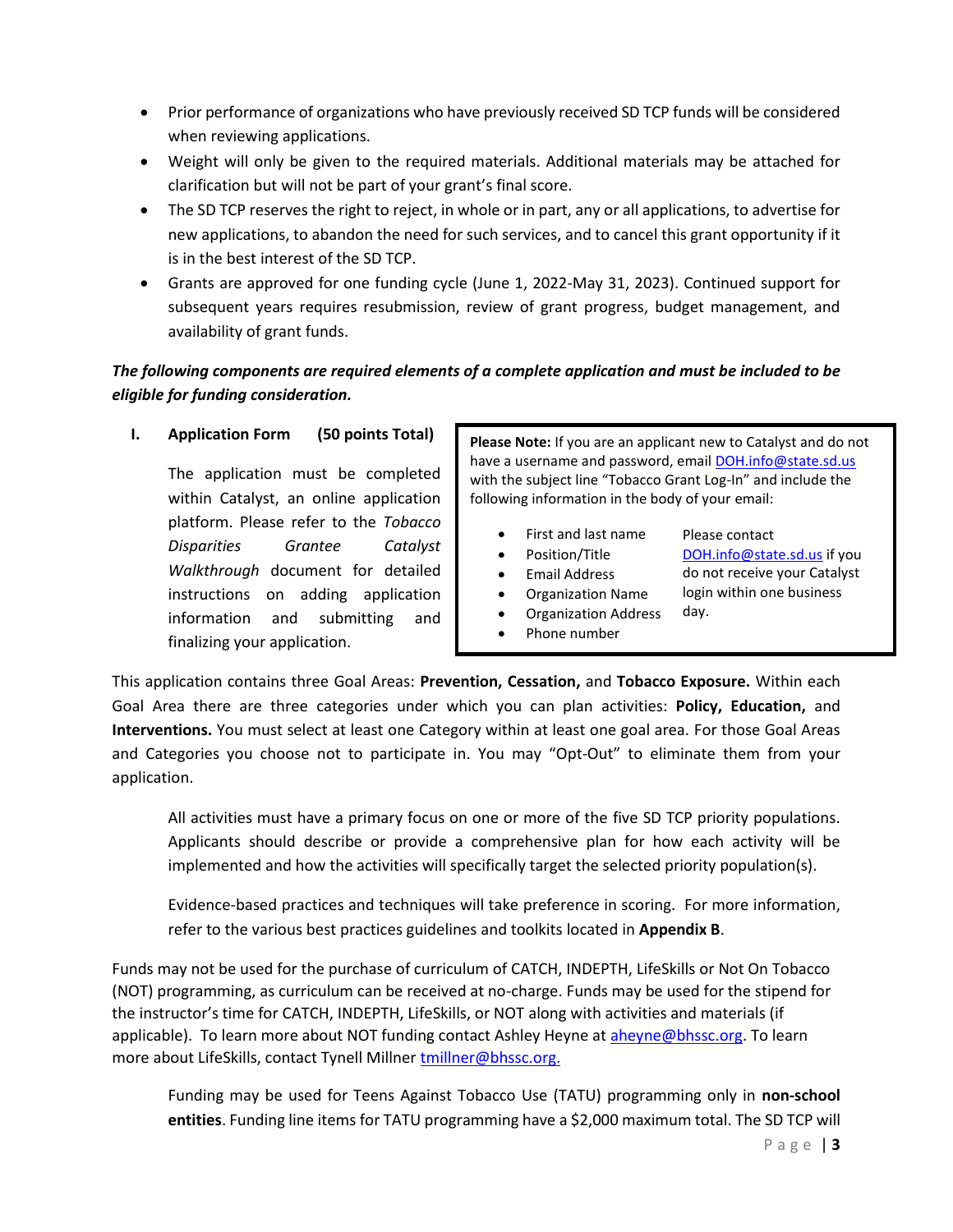provide training for the curriculum at an agreed upon time. All schools looking for funding to implement TATU should look for information sent directly to schools in the fall. To learn more about TATU funding contact Ashley Heyne at [aheyne@bhssc.org.](mailto:aheyne@bhssc.org)Additional funding limitations can be found in **Appendix C.** 

#### **A list of grant activity examples can be found in Appendix D.**

Under *Part One: Coalition Information*, you need to provide all information about your organization. Under Part One, the following information is required:

- i. **Coalition Information (5 Points):** Provide all of the information asked about your coalition/organization. This information will be used for follow-up communications and to develop grant contracts for successful applicants. This attachment must include:
	- a. Full organization name
	- b. Lead grant contact
	- c. Preferred email
	- d. Organization address, city, state, zip +4
	- e. Phone number
	- f. Organization DUNS/unique entity identifier number
	- g. Organization's fiscal year
	- h. Grant fiscal agent
- ii. **Community Partners (5 Points)**: List all community partners that will be involved in the activities.
- iii. **Need (5 Points)**: Describe the need for the selected population(s) in your community and/or organization for the proposed activities. Include supporting data when possible.
- iv. **Capacity (10 Points)**: Provide a workable capacity plan that can describe your organization's activities and ability to carry out these activities. Explain how the activities impact the priority population(s). Include any evaluation questions to measure impact.

Under *Part Two: Work Plan/Budget*, you will identify your work plan for each goal area (Prevention, Cessation, Tobacco Exposure). You may include more than one activity in a Category. Under each Category, the following information is required:

- i. **Activity Narrative (15 Points)**: Describe in detail the proposed activities, how you plan to accomplish the activities, and the Lead Personnel responsible for achieving each activity. Proposed activities should have a clear connection to the selected priority population(s).
- ii. **Priority Population (5 Points)**: Choose as least one of the five priority populations as the primary focus of your activities: youth and young adults, American Indians, pregnant and postpartum women, people of low socioeconomic status (SES), people with behavioral health conditions.
- iii. **Timeline (5 Points)**: Provide a detailed timeline of activities within the grant period. If overall goals are anticipated to take longer than the grant period, provide an additional long-term timeline with broad goals and objectives.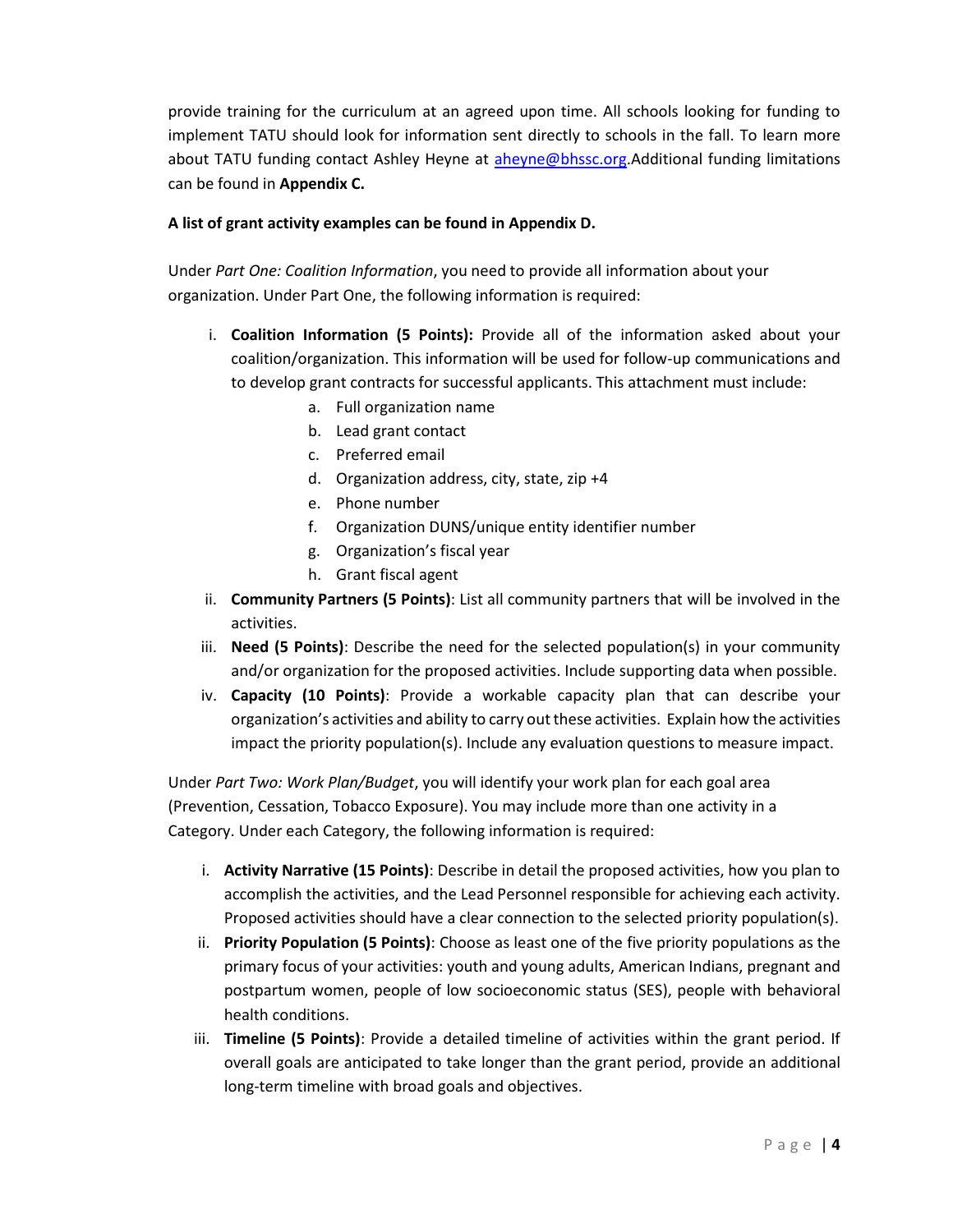iv. **Funds**: Provide the amount of funds requested for the activity and the amount of facilitator stipend funds requested. Identify any in-kind contributions, if applicable.

*Part Three: Quit Kits* are optional. If you are creating Quit Kits, you will identify details about the Quit Kits. This part is optional and will only be required if you plan to provide any Quit Kits in your community.

v. **Quit Kit Details:** Describe in detail the proposed Quit Kits, how you plan to accomplish the activities, as well as the intended recipients of the kits. Proposed activities should have a clear connection to the selected priority population(s) and connected to one of the Goal areas (Prevention, Cessation, and/or Tobacco Exposure).

A set of performance measures has been established to enhance evaluation for the Tobacco Disparities Grant. Measures include outreach activities, resource dissemination, media and policy. Identify your focus on specific performance measures within your application. If awarded, the Tobacco Disparities Coordinator will work with you on the guidance of your documentation of the Year Target and quarterly performance measures within Catalyst.

#### **II. Budget (25 Points Total)**

Download the Budget Worksheet Template provided in the "Attachment" section in Catalyst for your budget request. Applicants must provide a sufficient budget narrative to justify costs for selected activities. Funding requests should not include benefits or capital equipment. The completed Budget Worksheet must be uploaded to Catalyst's "Attachment" (See Tobacco Disparities Grant Catalyst Walkthrough document for more information). **YOU WILL NOT USE THE BUDGET SECTION BUILT INTO CATALYST. PLEASE DOWNLOAD THE EXCEL TEMPLATE FROM THE ATTACHMENTS SECTION.** 

- a. Funding Type: Please organize your budget line items by **salary**, **supplies**, **travel** or **other**. Each category may be used multiple times.
	- Include stipend under the **Salary** category. Provide a detailed justification for the stipend requested. **If the salary exceeds 50% of the requested funds, please provide additional detailed justification.**
	- All costs related to proposed activities, such as supplies, promotion, media, etc. should be requested using the **Supplies** category.
	- Travel expenses related to the Spring Tobacco Control Institute will be reimbursed directly by the Tobacco Control Program and should **not** be included in your budget request.
	- Travel expenses related to Teens Against Tobacco Use (TATU) can be included in your budget request, but you may not request funds at the TATU training for reimbursement if it is included.
- b. Category Number: This number should relate directly to the Activity Narrative and detail the Goal and Category where expenses are taking place.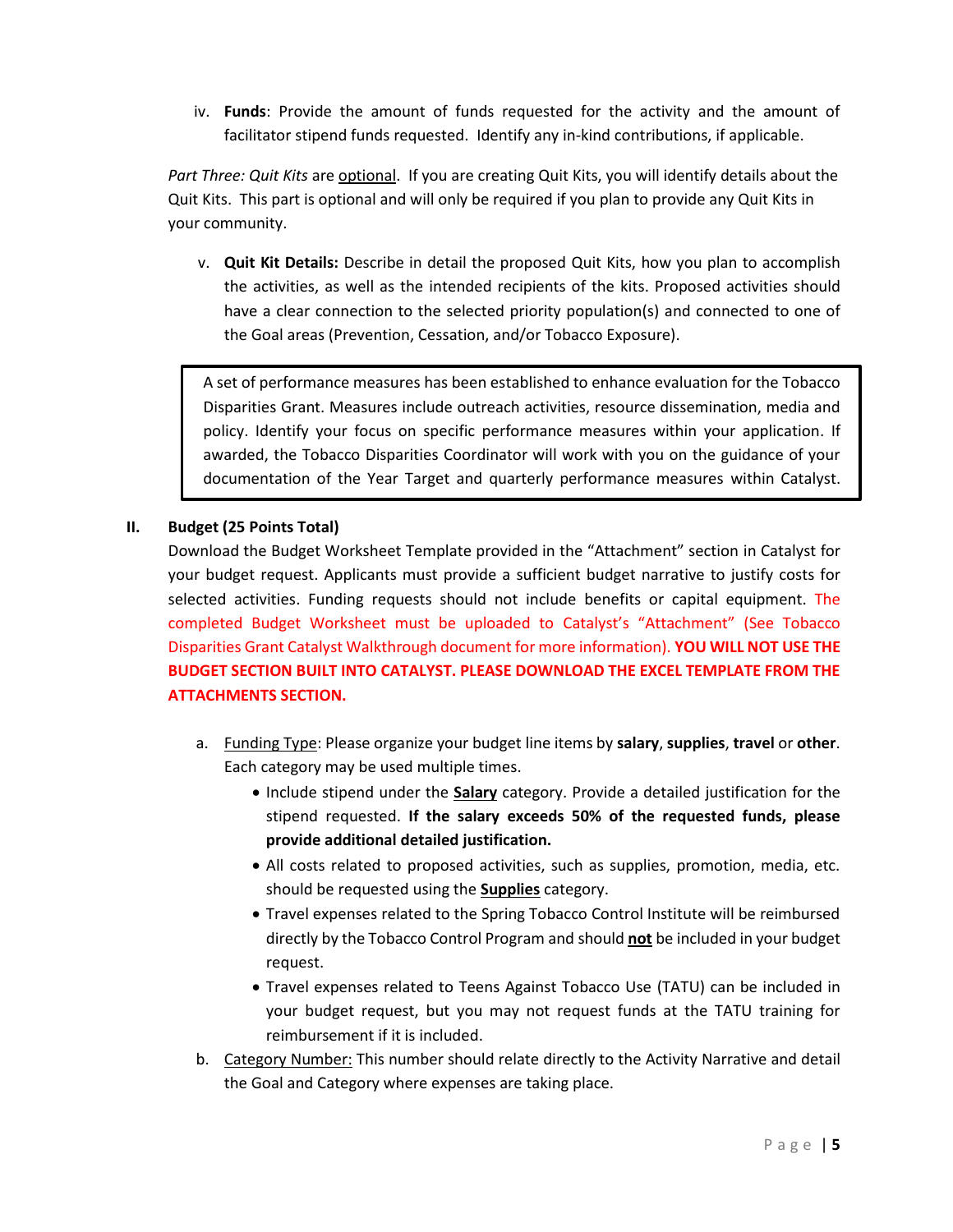- c. Activity Name/Description of Cost: Applicants must provide sufficient budget narrative to justify costs to achieve proposed activities. **This is your funding justification, so please provide detail.**
- d. Funds Requested may not exceed a total of \$25,000.
- e. In-kind contributions are not required for this grant but may be included if they clarify budget requests.
- f. Ancillary Costs may not take up more than 10% of the proposed budget. The use of ancillary funds can include meeting expenses and educational incentive items.

# **NOTE: Please create a separate budget line for each expense (i.e., Salary, Supplies) within each proposed activity.**

- III. **Required Supporting Information (25 Points Total)**: This information must be uploaded to the "Attachment" section of the Catalyst Online Application (see [Tobacco Disparities Grant Catalyst](https://doh.sd.gov/prevention/assets/TobaccoDisparitiesGrantCatalyst120Walkthrough.pdf)  [Walkthrough\)](https://doh.sd.gov/prevention/assets/TobaccoDisparitiesGrantCatalyst120Walkthrough.pdf).
	- a. Capacity/Sustainability **(15 Points)**
		- i. Describe your organization's ability to carry out activities. Include a list of your local group's active membership and/or current community partners. Applicants must demonstrate the ability to bring together stakeholders to support proposed activities. **(Limit 2 pages)**
		- ii. If goals are anticipated to take longer than the grant period, demonstrate your organization's ability to maintain services throughout the activities' anticipated timeline. This should include, but is not limited to, alternative funding sources and stable partnerships. **(Limit 1 page)**
	- b. Letters of Support **(5 Points)**
		- i. Applicants should include letters of support from 2 partner organizations. Letters should be written by individuals who are authorized to speak on behalf of the organization.
	- c. Proof of Organization **(5 Points)**
		- i. Please attach a W9 and proof of insurance.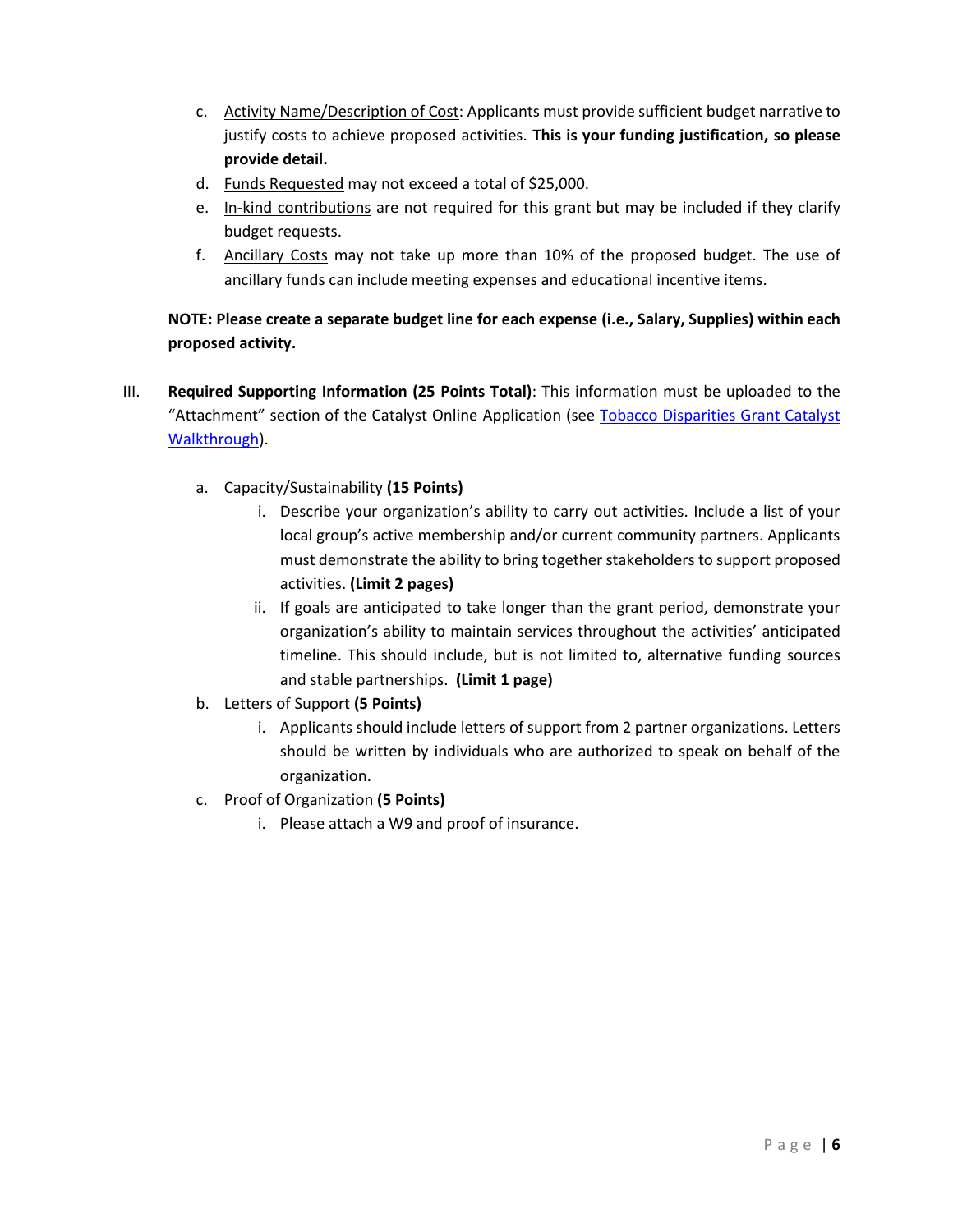### **EVALUATION & PROGRESS REPORTING**

Grantees will be required to report on activities outlined in their workplan to monitor compliance with grant objectives. The minimum reporting requirements are as follows:

- 1. Complete Quarterly Qualitative Context, Performance Measure and Budget Reports in Catalyst, and a Final Report with annual results from the evaluation plan.
	- a. Quarter 1 Report due **August 31, 2022**
	- b. Quarter 2 Report due **November 30, 2022**
	- c. Quarter 3 Report due **February 28, 2023**
	- d. Quarter 4 Report due **May 31, 2023**
	- e. Final Report due **May 31, 2023**
- 2. Arrange phone calls with the Tobacco Disparities Coordinator after submitting quarterly reports to discuss progress and any technical assistance needs.
- 3. Work with the SD TCP to select a date for the Tobacco Disparities Coordinator to attend at least one site visit throughout the grant period.
- 4. Attend at least four webinars and complete the Orientation Toolkit Training provided by the SD TCP.
- 5. Participate in SD-TCP webinars and complete the Orientation Toolkit Training.
- 6. Participate in any other evaluation activities requested by the SD TCP.

#### **AWARD PROCEDURE**

Applicants will tentatively be notified of funding decisions by April 11, 2022. Successful applicants will then be required to work with the Tobacco Disparities Coordinator to finalize work plans and budgets. The grant funding cycle begins on June 1, 2022 and ends on May 31, 2023. The SD TCP reserves the right to grant less than the total amount requested. All funding decisions by the SD TCP are final.

Successful applicants will receive their grant award every quarter, pending receipt of the signed Grant Agreement and the new state fiscal year's release of funds.

Alternative funding schedules can be discussed with the SD TCP after notification of an awarded application before finalizing work plans and budgets.

#### **Funded grantees must agree to the following requirements:**

- Sign a grant agreement.
- Attendance at the 2023 Spring Tobacco Control Institute (date and location will be determined later) by at least one representative from the grantee organization.
- Establish and maintain contact with the Tobacco Disparities Coordinator.
- Complete all activities funded by the SD TCP and outlined in the work plan as part of the grant agreement.
- Acknowledge SD TCP as the funding source for any SD TCP funded material. The use of the South Dakota QuitLine, Tobacco Rethink It, BeFreeSD, and Find Your Power logos are protected and cannot be utilized without the SD TCP's written permission.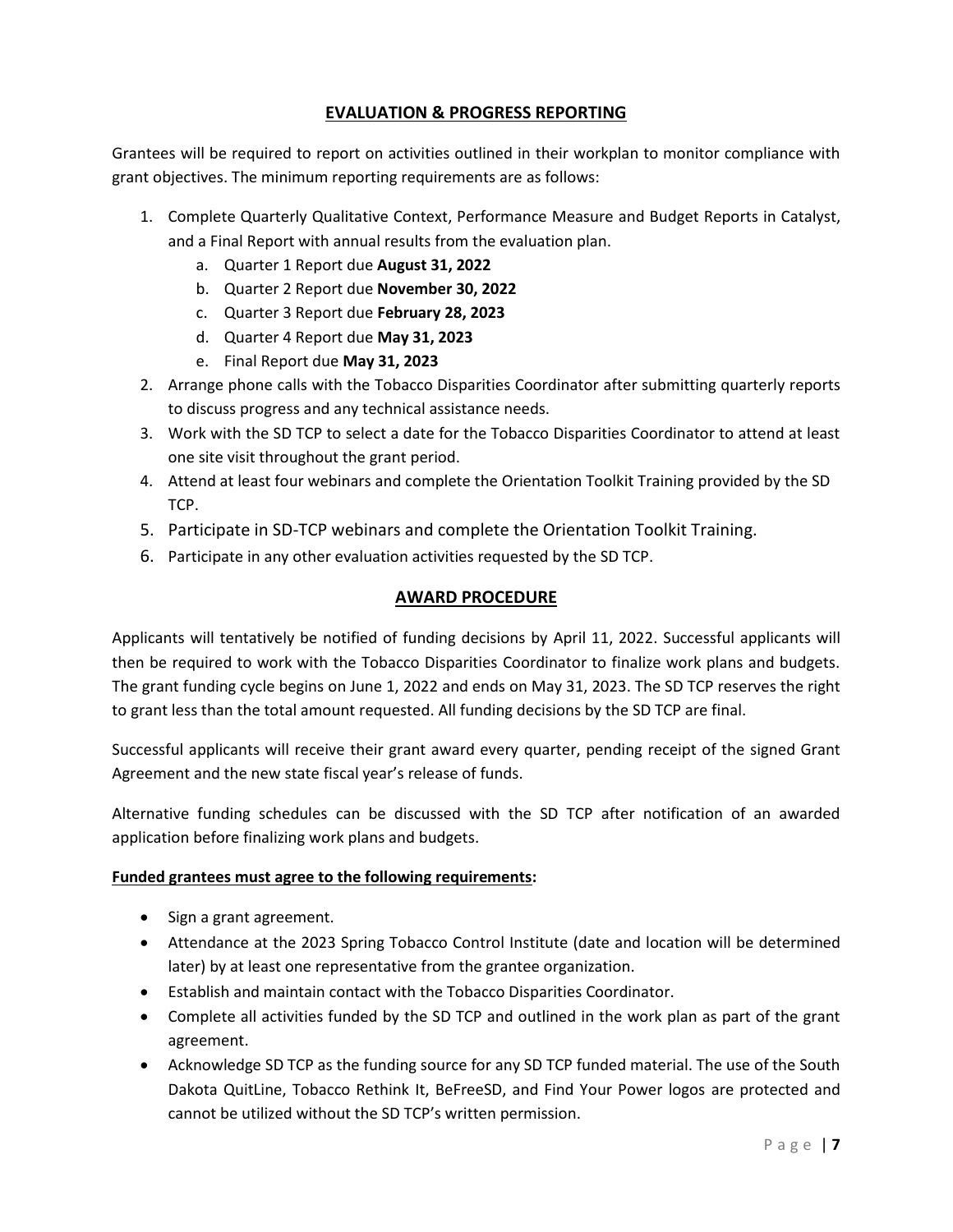- Agree to circulate SD TCP action alerts and promote SD TCP events through its members and partners.
- Obtain prior approval for changes to the budget and work plan submitted if requested during the grant year.
- Obtain written approval from the SD TCP before changing grant facilitators or fiscal agents.
- The fiscal agent must carry commercial general liability insurance coverage that cannot be paid for grant award funds.
- Maintain phone and email capability. Notify SD TCP of any changes in contact information.

#### **Requests for New Media:**

- Special requests for additional media should be limited and must be discussed and approved with the Tobacco Disparities Coordinator before purchasing any advertising space. The Disparities Coordinator will send the request to the Communication Coordinator for additional clarification and approval.
- Special requests for other media will only be considered when existing media cannot fulfill the request.
- **Please start the process for any special media requests at least two months before the deadline. Set-up, designing, and printing require a significant amount of time.**
- If placing a print advertisement in a magazine or newspaper or buying airtime for a radio flight from your local station, please notify the Tobacco Disparities Coordinator, at least 6 weeks prior release date.
- Any design or layout work, logo tagging, printing or set-up to create approved special requests will be provided by S.D. Tobacco Control Program's contracted media agency. Grantees will be invoiced for these services per an agreed-upon amount.
- **The use of the South Dakota QuitLine, Tobacco Rethink It, BeFreeSD, and Find Your Power logos are protected and cannot be utilized without the SD TCP's written permission.**
- Please direct questions and requests for additional information to **[DOH.info@state.sd.us](mailto:DOH.info@state.sd.us)**. For more information, refer to the various best practices guidelines and toolkits located in **Appendix E**.

### **TECHNICAL ASSISTANCE**

The SD TCP is committed to providing quality technical assistance whenever requested. However, to ensure no preferential treatment, applicants are expected to complete application forms and develop proposals without assistance from DOH or entities with whom the DOH currently contracts. Questions will be taken to clarify any confusion on the application.

To provide uniform technical assistance to applicants, the SD TCP will provide assistance on an individual level. Questions will be taken at any time during the grant application. All questions will be complied with, and answers to all Technical Assistance requests will be posted to the [Disparities Grant](https://doh.sd.gov/prevention/tobacco/) website in a document titled "Disparities Grant Technical Assistance Q&A". Please check the website periodically for the most updated list of technical assistance requests from all applicants. Please submit any requests for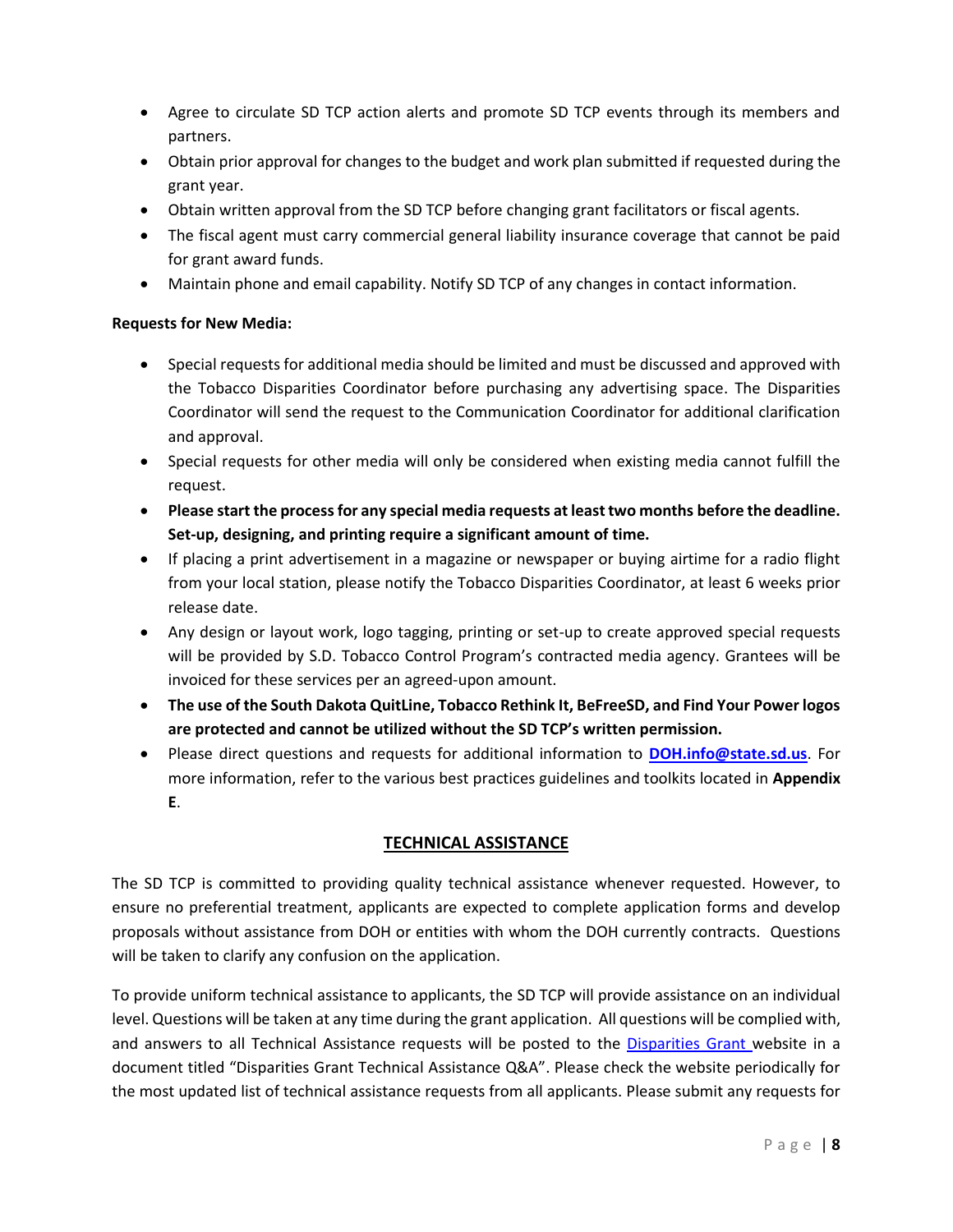technical assistance or questions via email to [DOH.info@state.sd.us](mailto:DOH.info@state.sd.us). Please use "Disparities Tobacco Grant Question" in the subject line of your email.

For assistance with Catalyst, please contact Spectrum Health Policy Research, Catalyst Support by calling (770) 935-0958 or emailin[g support@catalyst120.com.](mailto:support@catalyst120.com)

## **Appendix A: SD TCP Tobacco Disparities Grant Checklist**

Attachments to the Catalyst Online Application:

- ☐ Budget Excel Worksheet with funds requested not exceeding \$25,000 and **detailed** justification **(25 points)**
- ☐ 2 Letters of support from partner organizations **(5 points)**
- ☐ Capacity/Sustainability **(15 points)**
- ☐ Proof of Organization **(5 points)**
	- ☐ W9
	- ☐ Proof of Insurance

#### Part One for Catalyst Online Application:

- ☐ Organization Information **(5 points)**
	- $\Box$  Full organization name
	- $\Box$  Lead grant contact
	- $\Box$  Preferred email
	- $\Box$  Organization address, city, state, zip+4
	- $\Box$  Phone number
	- $\Box$  Organization DUNS/unique identifier number
	- $\Box$  Organization's fiscal year
	- $\Box$  Grant fiscal agent
- ☐ Capacity and Sustainability statement not exceeding 2 pages **(10 points)**
- ☐ List of all community partners **(5 points)**
- ☐ Described the need in the community/organization **(5 points)**

#### Part Two for Catalyst Online Application (information should be completed under each selected category):

☐ Selected priority populations **(5 points)**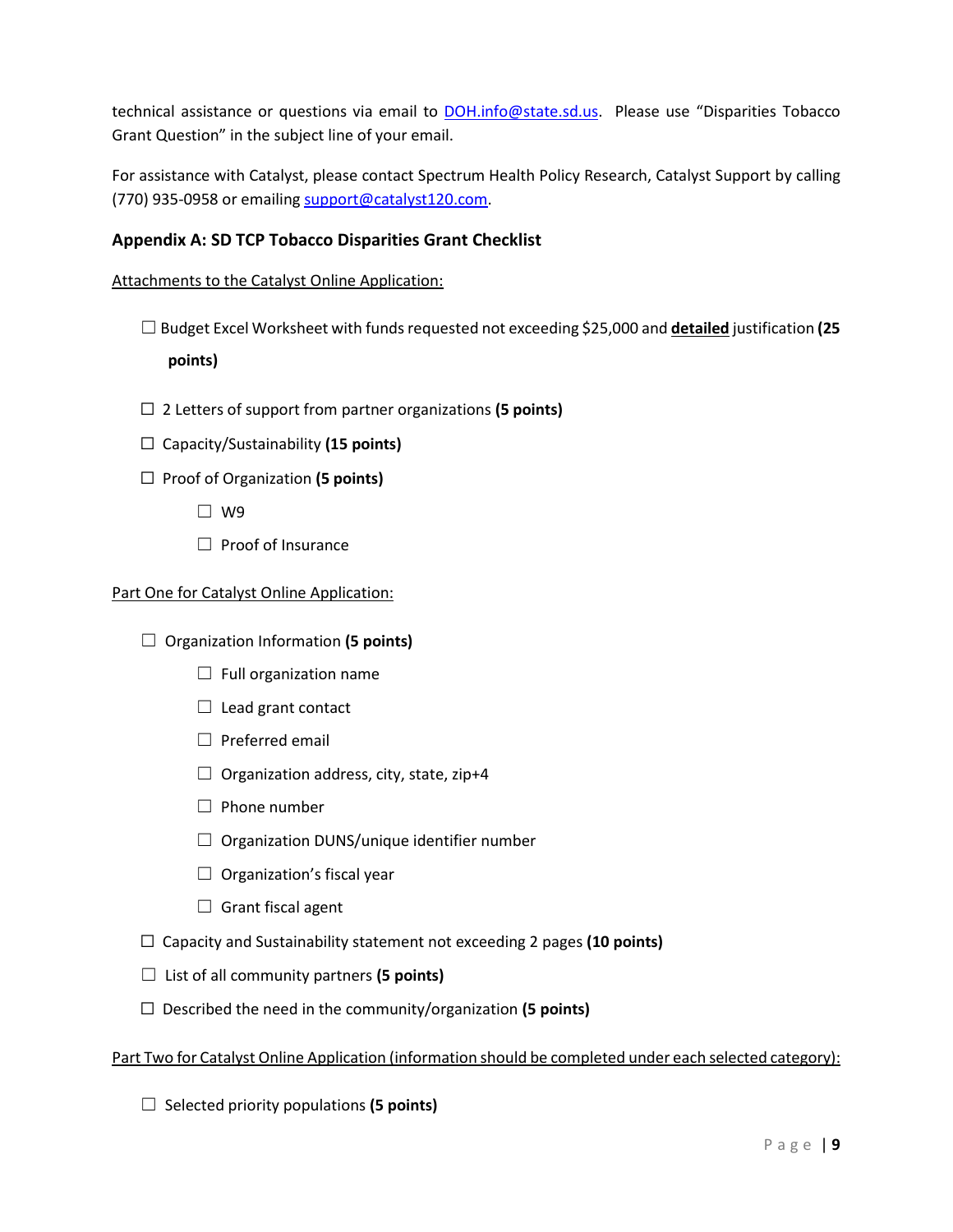- ☐ Detailed activity narrative **(15 points)**
- ☐ Detailed timeline of activities **(5 points)**
- ☐ Lead Person
- $\Box$  Funds Requested
- $\Box$  Facilitator Stipend Amount
- $\Box$  In Kind Contributions (Optional)

#### Optional Part Three for Catalyst Online Application:

#### ☐ Quit Kits *(Optional, but include in Budget Sheet under Cessation)*

- ☐ Intended Recipients
- ☐ Number of Hours
- $\Box$  Total Number of Quit Kits
- □ Goal Area
- $\Box$  Items & Quantity in Quit Kits
- $\Box$  Cost per Quit Kit

#### **Appendix B: Resources** South Dakota Tobacco Control Program Websites

- [BeFreeSD](http://befreesd.com/)
- [Tobacco Rethink It](http://rethinktobacco.com/)
- [SD QuitLine](http://sdquitline.com/) | [NRT Kickstart Kit](https://www.sdquitline.com/home/kickstart/)
- [Find Your Power](http://findyourpowersd.com/)
- [Department of Health Website](https://doh.sd.gov/prevention/tobacco/)
- [DOH Educational Materials Catalog](https://apps.sd.gov/ph18publications/secure/puborder.aspx)

South Dakota Tobacco Control Program Approved Curriculums

- CATCH [E-Cigarette Prevention](https://catchinfo.org/modules/e-cigarettes/)
- [Scholastic: The Real Cost of Vaping](http://www.scholastic.com/youthvapingrisks/)
- [INDEPTH](https://www.lung.org/quit-smoking/helping-teens-quit/indepth)
- LifeSkills (For more information, contact Tynell Millner at [tmillner@bhssc.org\)](mailto:tmillner@bhssc.org)
- Not On Tobacco (For more information, contact Ashley Heyne at [aheyne@bhssc.org\)](mailto:aheyne@bhssc.org)

Data

- [Behavioral Risk Factor Surveillance System](http://doh.sd.gov/statistics/2016BRFSS/default.aspx)
- [Vital Statistics](http://doh.sd.gov/statistics/2016Vital/default.aspx)
- [Pregnancy Risk Assessment Monitoring System](http://doh.sd.gov/statistics/prams.aspx?)
- [County Health Rankings](http://www.countyhealthrankings.org/app/south-dakota/2018/overview)
- [Youth Tobacco Survey](http://doh.sd.gov/prevention/assets/2017YTSReport.pdf)
- [Youth Risk Behavior Survey](http://doh.sd.gov/statistics/YRBS.aspx)

National Resources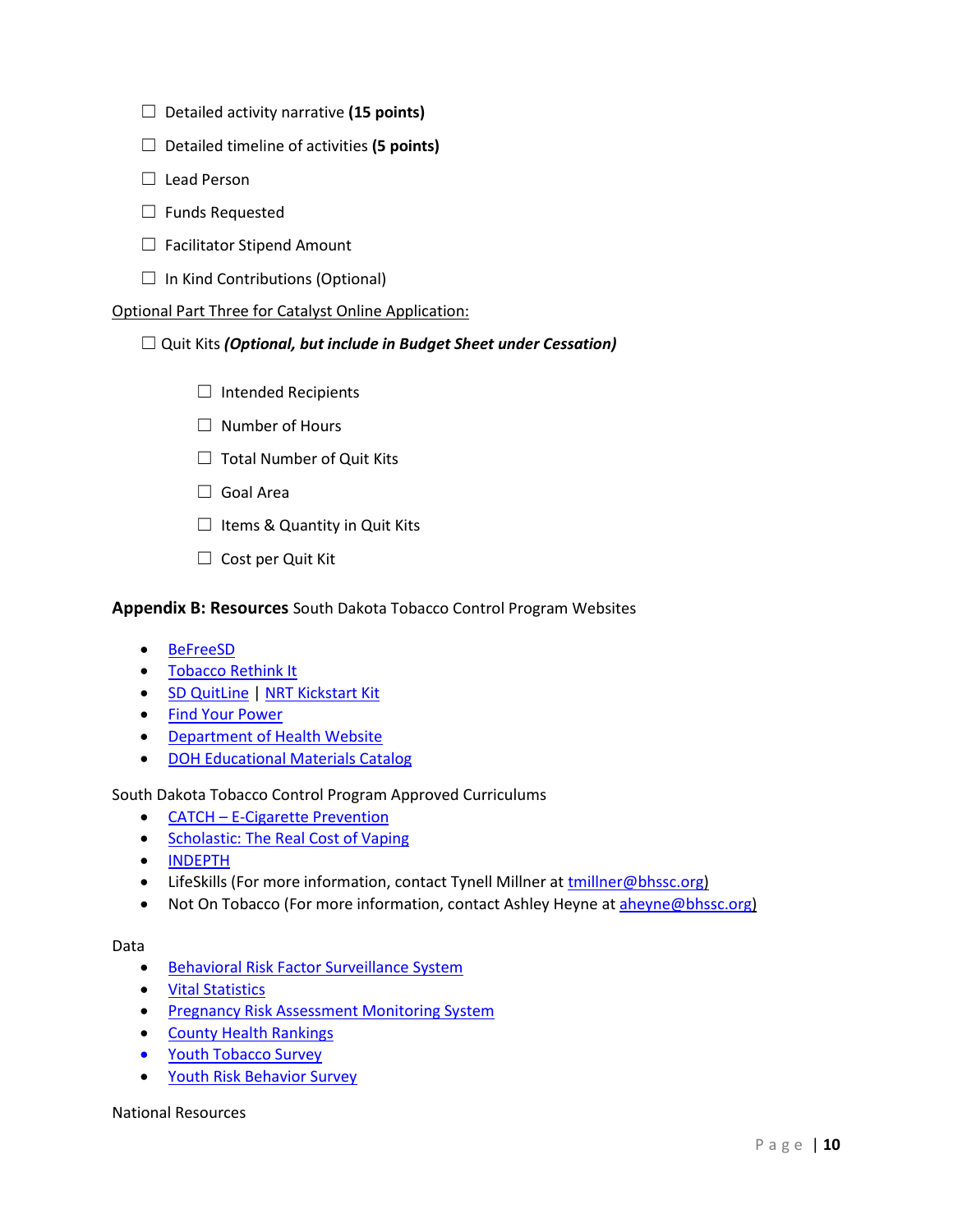- [CDC Best Practices for Comprehensive Tobacco Control Programs, 2014](http://www.cdc.gov/tobacco/stateandcommunity/best_practices/index.htm)
- [Health Equity in Tobacco Prevention and Control](http://www.cdc.gov/tobacco/stateandcommunity/best-practices-health-equity/pdfs/bp-health-equity.pdf)
- E-cigarette Use Among [Youth and Young Adults: Report of the Surgeon General, 2016](https://www.surgeongeneral.gov/library/2016ecigarettes/index.html)
- [Know the Risks: E-cigarettes & Young People](https://e-cigarettes.surgeongeneral.gov/)
- Health Consequences of Smoking [50 Years of Progress: A Report of the Surgeon General, 2014](https://www.cdc.gov/tobacco/data_statistics/sgr/50th-anniversary/index.htm)
- [Surgeon General Report on Smoking and Tobacco Use, 2012](http://www.surgeongeneral.gov/library/reports/preventing-youth-tobacco-use/index.html)
- [Clinical Practice Guidelines for Treating Tobacco Use and Dependence](https://www.ahrq.gov/professionals/clinicians-providers/guidelines-recommendations/tobacco/clinicians/index.html)
- [The Community Guide](https://www.thecommunityguide.org/)
- [CDC Media Campaign Resource Center \(MCRC\)](http://www.cdc.gov/tobacco/mcrc)
- [FDA Center for Tobacco Products](http://www.fda.gov/tobaccoproducts/default.htm)
- [Campaign for Tobacco-Free Kids](http://www.tobaccofreekids.org/facts_issues/toll_us/south_dakota)
- [U.S. Department of Housing and Urban Development Smoke-Free MUH Resources](https://www.hud.gov/program_offices/healthy_homes/smokefree)
- [Truth Initiative: Quitting E-Cigarettes Cessation Programs](https://truthinitiative.org/research-resources/quitting-smoking-vaping/quitting-e-cigarettes)
- [American Lung Association E-Cigarette Cessation Resources](https://www.lung.org/stop-smoking/helping-teens-quit/)

South Dakota Tobacco Control Program Resources

- [Local Tobacco Prevention Coordinators](https://doh.sd.gov/prevention/tobacco/Local-Coordinators.aspx)
- [South Dakota Tobacco Control State Plan](http://doh.sd.gov/prevention/assets/TobaccoControlStatePlan.pdf)
- [South Dakota Tobacco Control State Plan One-Pager](http://doh.sd.gov/prevention/assets/TobaccoStatePlanOnePager.pdf)
- [South Dakota Tobacco Control Program Toolkits](https://befreesd.com/advocacy-tools/) ("Advocacy Tools" section)
- [South Dakota Tobacco Control Program Tribal Toolkits](https://www.findyourpowersd.com/toolkit/)
- South Dakota Tobacco [Control Program Download Library](https://befreesd.com/media-library/)
- [South Dakota Tobacco-Free Rodeo Guide](http://doh.sd.gov/prevention/assets/SDTCPRodeoGuidelines.pdf)
- [South Dakota QuitLine PROF Training Module](http://www.dohprofsd.org/)
- [South Dakota Tobacco Control E-Cigarette and Vaping Resource](https://doh.sd.gov/documents/Prevention/tobacco/E-CigaretteVapingHandout.pdf)
- [E-Cigarette Presentation](https://doh.sd.gov/documents/Prevention/tobacco/E-CigarettePresentationSlides.pdf)

#### **Appendix C: Funding Limitations**

- Funds may not be used for CATCH, INDEPTH, LifeSkills, or NOT curriculum.
- Grant funds may not be used to purchase billboards or pay for booth rental at public events such as health fairs or trade shows. Exception: Grant funds may be used for booth rentals only when booths are designed to counter pro-tobacco influences (i.e. past tobacco company sponsorship/presences) at the event. If requesting funding for booth rental, please explain the pro-tobacco influences at the event in your application.
- Funds may not be used to purchase materials or curriculum developed or promoted using tobacco industry funding.
- Funds may not be used for trainings or speakers unless approved by the SD TCP.
- Funds may not be used to purchase of permanent equipment (laptops, printers, T.V.s, furniture, etc.).
- SD TCP will not fund political parties, candidates, partisan political organizations, individuals, or "for-profit" businesses.
- Applicants must not accept funds from any tobacco company or affiliated companies/ groups.
- Funds may not be used for grants to individuals, or to organizations with a conflict of interest, including but not limited to those directly or indirectly affiliated with the promotion and/or distribution of tobacco products and materials as described in this Grant Application.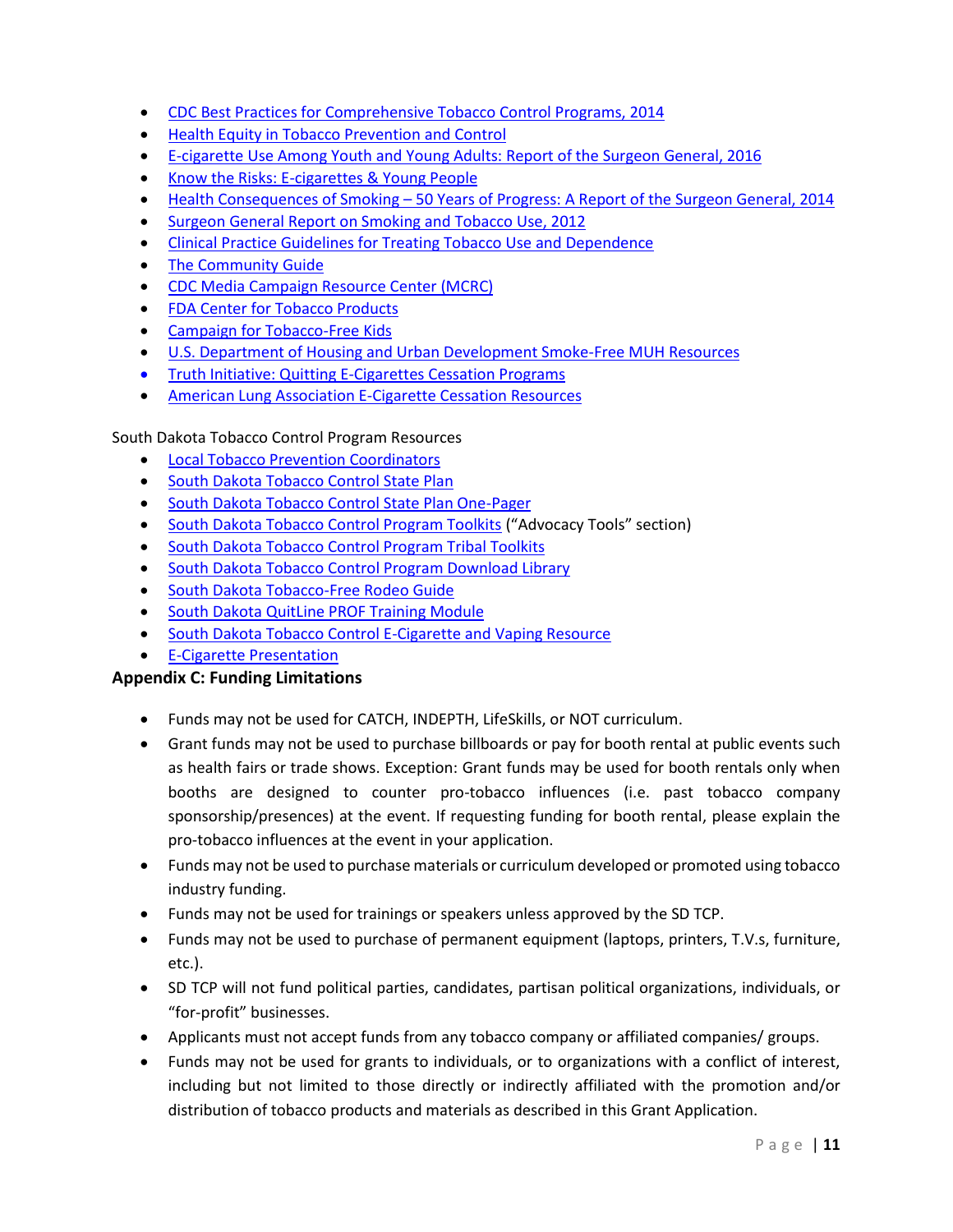- Funds may not be used for research, construction, or renovation.
- Funds may not be used to supplant funds from other sources for existing operating expenses, indirect costs, or other expenses of activities currently being conducted. Applicants must maintain current levels of an effort supported by other or pre-existing funding sources. Grant funds are to be used for efforts which are new and or a clear expansion of tobacco prevention efforts by successful applicants/grantees.
- Funds cannot be used for sponsorship or activities that solely promote the grantee. (Example: paid messaging that does not include prevention or cessation messaging)
- Funds must be used for tobacco prevention and cessation activities only and cannot be used to lobby for State of South Dakota laws or ordinances.

#### **Appendix D: Example Grant Activities**

Goal 1: Prevention

- Category 1.A: Policy
	- o *Examples of Activities:* 
		- *K12 extra-curricular activity tobacco-free policy agreements (i.e. training rules).*
		- *Train organizations on and conduct tobacco retail assessments.*
		- *Support evidence-based tobacco prevention education, such as Teens Against Tobacco Use (TATU), Lifeskills, and CATCH My Breath, and include education on tobacco marketing and sales.*
- Category 1.B: Education
	- o *Examples of Activities:* 
		- *Education through youth activity organizations (i.e. High School Rodeo Association).*
		- *Education and data collection for tribal clean-air policy.*
		- Industry focused tobacco education (i.e. construction).
		- *Outreach and education on tobacco prevention and cessation to behavioral health facilities.*
		- *Education on the differences between commercial tobacco and the traditional tobacco of the Northern Plains American Indians.*
		- *Educate by implementing the CATCH curriculum.*
		- *Share tobacco retail assessment findings with communities and decision-makers.*
- Category 1.C: Interventions
	- o *Examples of Activities:*
		- *Create a youth/young adult driven tobacco coalition.*
		- *Tobacco interventions in rodeo or other athletic environments.*
		- *Develop and promote mass-reach health communication interventions that discuss the health and financial tolls of tobacco use and transform social norms to prevent tobacco use initiation.*

Goal 2: Cessation

- Category 2.A: Policy
	- o *Examples of Activities:* 
		- *Healthcare systems change to promote cessation and QuitLine referrals of pregnant and postpartum women.*
		- *Behavioral health facility cessation policy.*
		- *Assist healthcare systems in adopting written comprehensive 24/7 tobacco-free buildings and grounds policies.*
- Category 2.B: Education
	- o *Examples of Activities:*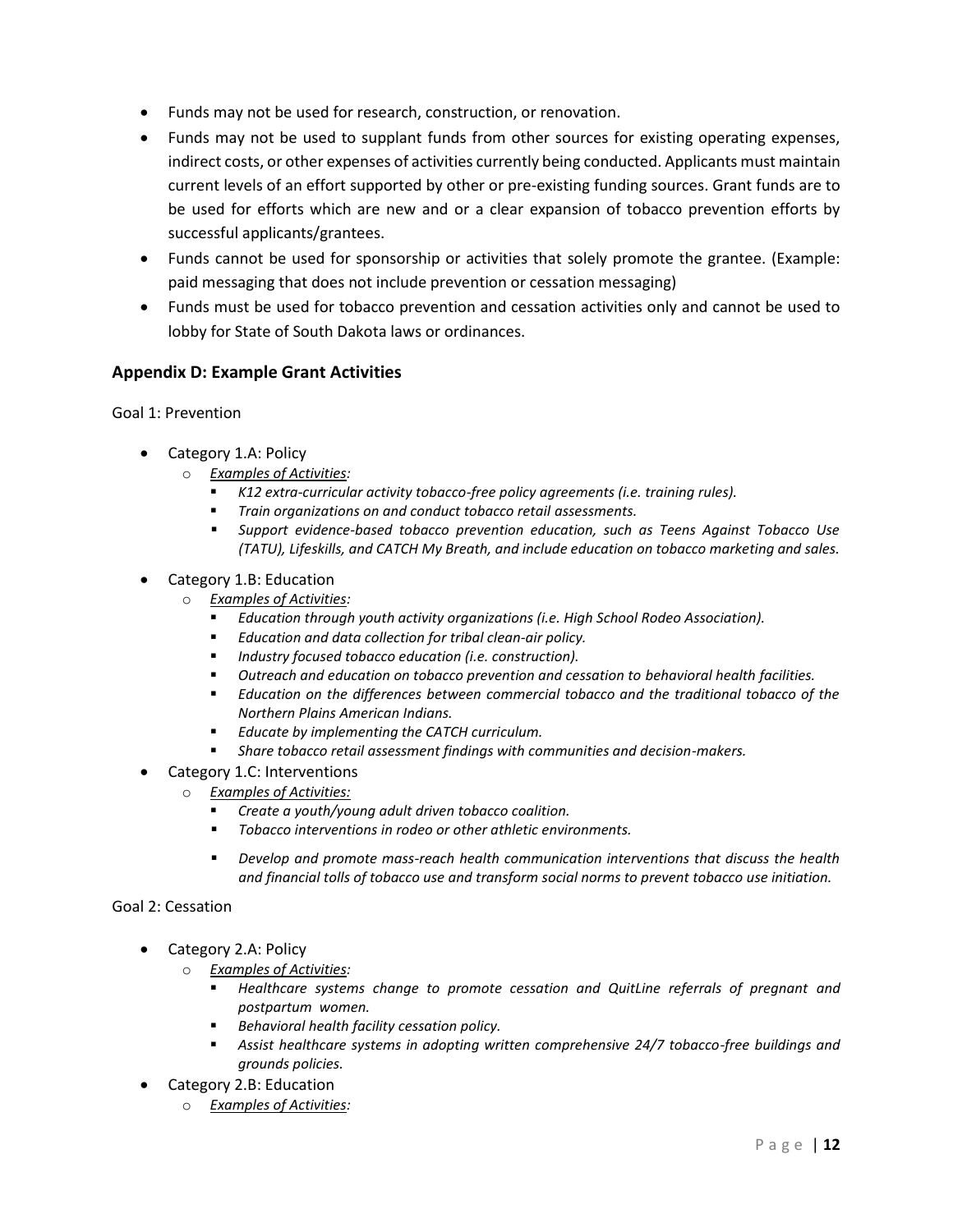- *QuitLine referral education focused on student health organizations.*
- *Focused tobacco cessation education with high school participants in extra-curricular activities.*
- *Implement evidence-based tobacco cessation programs, such as Not On Tobacco (NOT) curriculum, within school districts and youth organizations.*
- *Partner with communities, post-secondary institutions, K-12 institutions, workplaces, and childcare providers to promote the South Dakota QuitLine services.*
- *Combine education on tobacco with other healthy lifestyle and chronic condition management for a collaborative approach in behavioral health facilities.*
- *Incorporate alternatives to suspension into school tobacco policies, for example offering a health counseling and educational program such as INDEPTH.*
- *Provide tobacco prevention and cessation educational materialsfor healthcare staff and patients at healthcare facilities and dental offices.*
- Category 2.C: Interventions
	- o *Examples of Activities:* 
		- *Promoting QuitLine referrals from teachers and coaches within K12 schools.*
		- *Establishing systems for healthcare provider QuitLine referrals of youth and young adults.*
		- Cessation counseling alternatives for American Indians, pregnant women, or the behavioral *health populations.*
		- *EHR referral implementation in IHS facilities.*
		- *Cessation incentive programs for pregnant women and/or people of Low Socioeconomic Status.*
		- *Cessation interventions at service-based locations focused on people of Low Socioeconomic Status.*
		- Identify emerging programs designed for cessation of e-cigarettes and other emerging products.

## Goal 3: Tobacco Exposure

- Category 3.A: Policy
	- o *Examples of Activities:* 
		- *Buildings and grounds policies at post-secondary institutions, workplaces, and behavioral health facilities.*
		- *Encourage tribal governments to adopt compressive smoke-free air policies.*
		- *Provide direct assistance to local entities working to implement tobacco-free outdoor areas.*
		- *Promote use of the Parks and Recreation Tobacco-Free Model Policy and Rodeo Grounds Tobacco-Free Model Policy as tools to support adoption an implementation of comprehensive 24.7 tobacco-free outdoor area policies.*
		- Assist behavioral health systems in adopting written comprehensive 24/7 tobacco-free buildings *and ground policies.*
- Category 3.B: Education
	- o *Examples of Activities:* 
		- *Education and data collection for Clean Indoor Air Laws on reservations.*
		- *Population specific education on second and third-hand smoke.*
		- *Industry focused tobacco exposure education (i.e. construction).*
		- *Develop a process to make data on priority populations publicly available.*
		- *Educate partners, employers, and the public about the harms of exposure to secondhand and thirdhand smoke and e-cigarette aerosol.*
- Category 3.C: Interventions
	- o *Examples of Activities:* 
		- Pediatric cessation interventions, i.e. referring parents/guardians to the QuitLine in the pediatric *health setting.*
		- *Promoting QuitLine referrals of spouses or significant others of pregnant and postpartum women.*
		- *Encourage inclusion of tobacco cessation in behavioral health treatment plans.*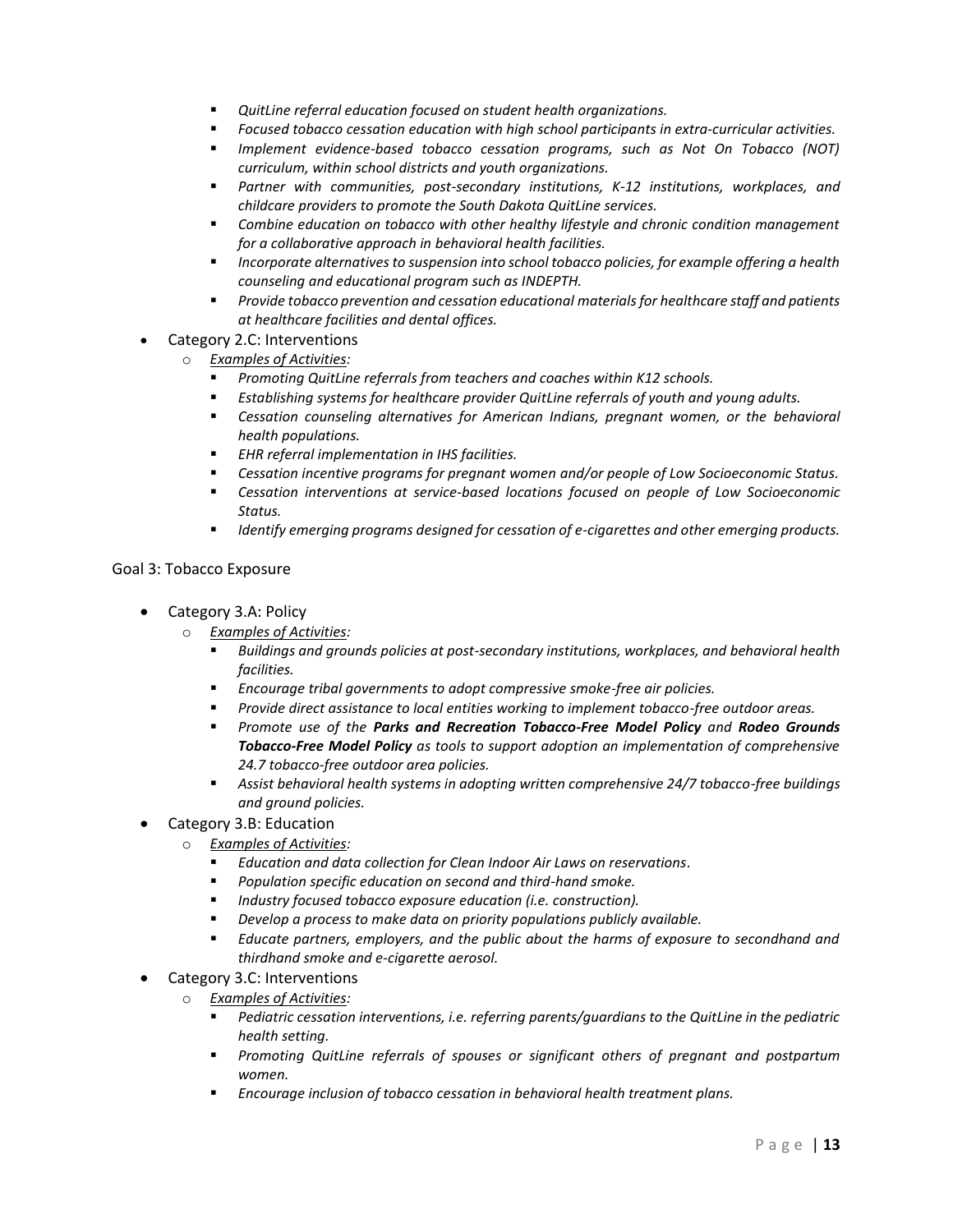- *Provide tobacco prevention and cessation educational materials for staff and patients at behavioral health facilities, programs, and organizations.*
- *Partner with communities, workplaces, and childcare providers to promote comprehensive tobacco-free buildings and grounds policies for workplaces and work vehicles.*

#### **Appendix E: Media Guidance**

#### **Requests for New Media:**

**Special requests for additional media should be limited and must be discussed and approved with the Tobacco Disparities Coordinator prior to purchasing any advertising space.** 

- The Tobacco Disparities Coordinator will send the request to the South Dakota Department of Health Communications Coordinator for additional clarification and approval.
- Special requests for additional media will only be considered when existing media cannot fulfill the request.

**Please start the process for any special media requests at least two months prior to the deadline.** Set-up, designing, and printing require a significant amount of time.

- If placing a print advertisement in a magazine or newspaper or buying airtime for a radio flight from your local station, please notify the Tobacco Disparities Coordinator, at least 6 weeks prior release date.
- Any design or layout work, logo tagging, printing or set-up to create approved special requests will be provided by the SD-TCP's contracted media agency. Grantees will be invoiced for these services per an agreed upon amount.
- **The use of the South Dakota QuitLine, Tobacco Rethink It, BeFreeSD, and Find Your Power logos are protected and cannot be utilized without the written permission of the SD-TCP.**

#### **Media Introductions:**

Media interventions can be powerful tools for preventing tobacco use, promoting, and facilitating cessation, and shaping social norms related to tobacco use. Billions of dollars are spent annually by tobacco companies to make tobacco use more affordable and attractive. Tobacco marketing portrays smoking as a social norm, and young people exposed to these images are more likely to smoke. Total e-cigarette advertising expenditures in print, radio, television, Internet, and outdoors decreased substantially from 133million in 2014 to \$48million in 2017, followed by an increase to \$110 million in 2018. $<sup>1</sup>$ </sup>

#### **What are Media Interventions?**

Media interventions study and use of communications strategies to inform and influence individual and community decisions related to health. They are sometimes referred to as "counter-marketing" because they try to counteract the tobacco industry's marketing practices. Media Intervention can be delivered through several strategies:

- Paid media strategies (paying to place ads on TV, radio, billboards, transit, online platforms, or in print media)
- Earned media strategies (generating free coverage in the press and through public service announcements)
- Social media strategies (sharing messages and engaging audiences on social networking sites like Facebook and Twitter)
- Program communications (delivering messages through program websites and stakeholder communications)

Tobacco control communications often focus on the following messages:

- Motivating tobacco users to quit
- Protecting people from the harms of secondhand smoke exposure
- Changing social norms to prevent tobacco use initiation

<sup>&</sup>lt;sup>1</sup> (Fatma Romeh M Ali ,Kristy L Marynak, Yoonsang Kim, Steven Binns, Sherry L Emery, Yessica Gomez, Brian A King, 2019)